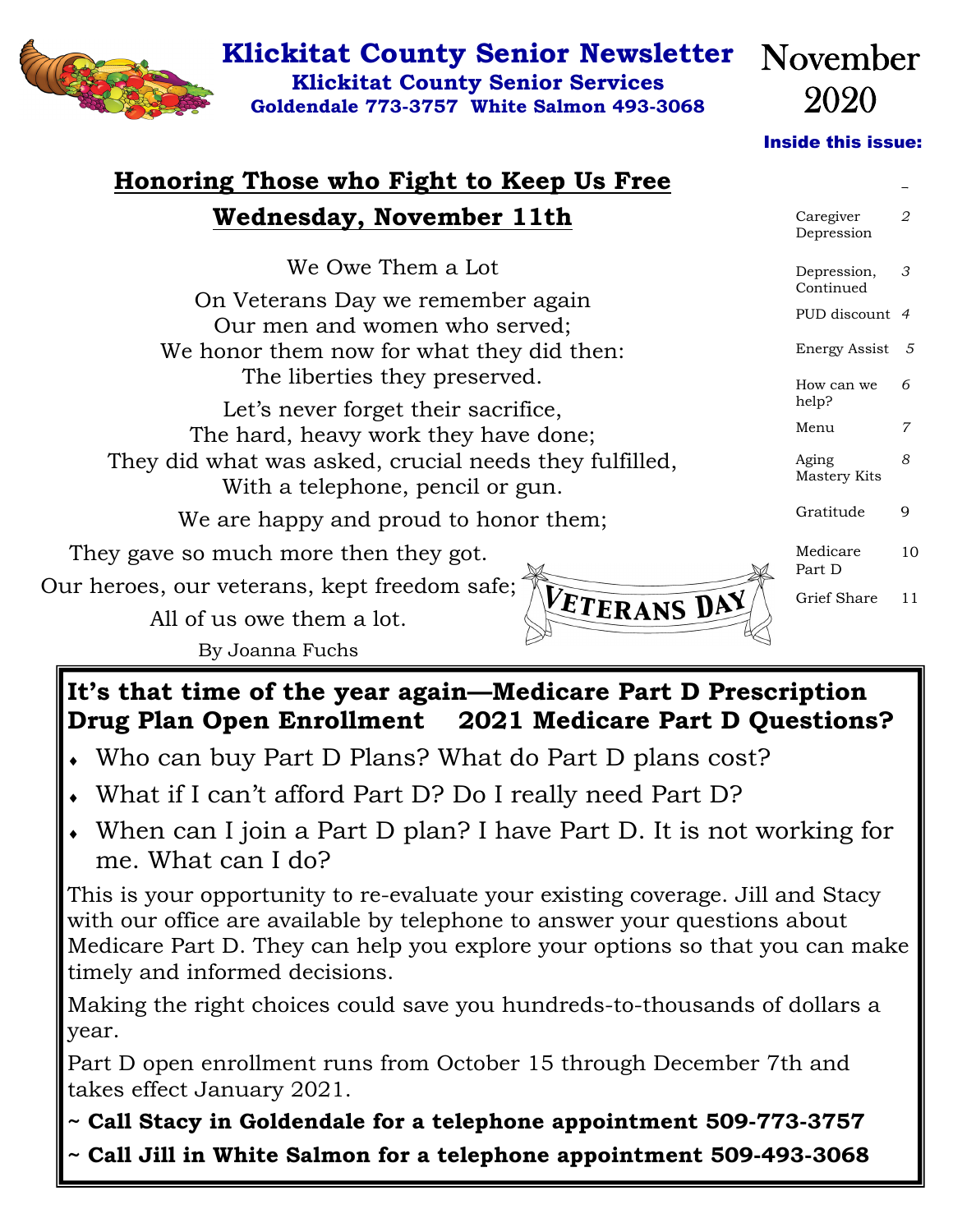## **The Area Agency on Aging & Disabilities of Southwest Washington's Caregiver Corner Caregiver Depression: A Silent Health Crisis**, *By Family Caregiver*

One of today's all-too silent health crises is caregiver depression.

A conservative estimate reports that 20% of family caregivers suffer from depression, twice the rate of the general population.

And former caregivers may not escape the tentacles of this condition after caregiving ends.

A recent study found that 41% of former caregivers of a spouse with Alzheimer's disease or another form of dementia experienced mild to severe depression up to three years after their spouse had died. In general, women caregivers experience depression at a higher rate than men.

Caregiving does not cause depression, nor will everyone who provides care experience the negative feelings that go with depression. But in an effort to provide the best possible care for a family member or friend, caregivers often sacrifice their own physical and emotional needs, and the emotional and physical experiences involved with providing care can strain even the most capable person. The resulting feelings of anger, anxiety, sadness, isolation, exhaustion—and then guilt for having these feelings—can exact a heavy toll. Unfortunately, feelings of depression are often seen as a sign of weakness rather than a sign that something is out of balance. Comments such as "snap out of it" or "it's all in your head" are not helpful, and reflect a belief that mental health concerns are not real. Ignoring or denying your feelings will not make them go away.

People experience depression in different ways; the type and degree of symptoms vary by individual and can change over time. The following symptoms, if experienced for more than two consecutive weeks, may indicate depression:

- A change in eating habits resulting in unwanted weight gain or loss
- A change in sleep patterns—too much sleep or not enough
- Feeling tired all the time
- A loss of interest in people and/or activities that once brought you pleasure
- Becoming easily agitated or angered
- Feeling that nothing you do is good enough
- Thoughts of death or suicide, or attempting suicide
- Ongoing physical symptoms that do not respond to treatment, such as headaches, digestive disorders, and chronic pain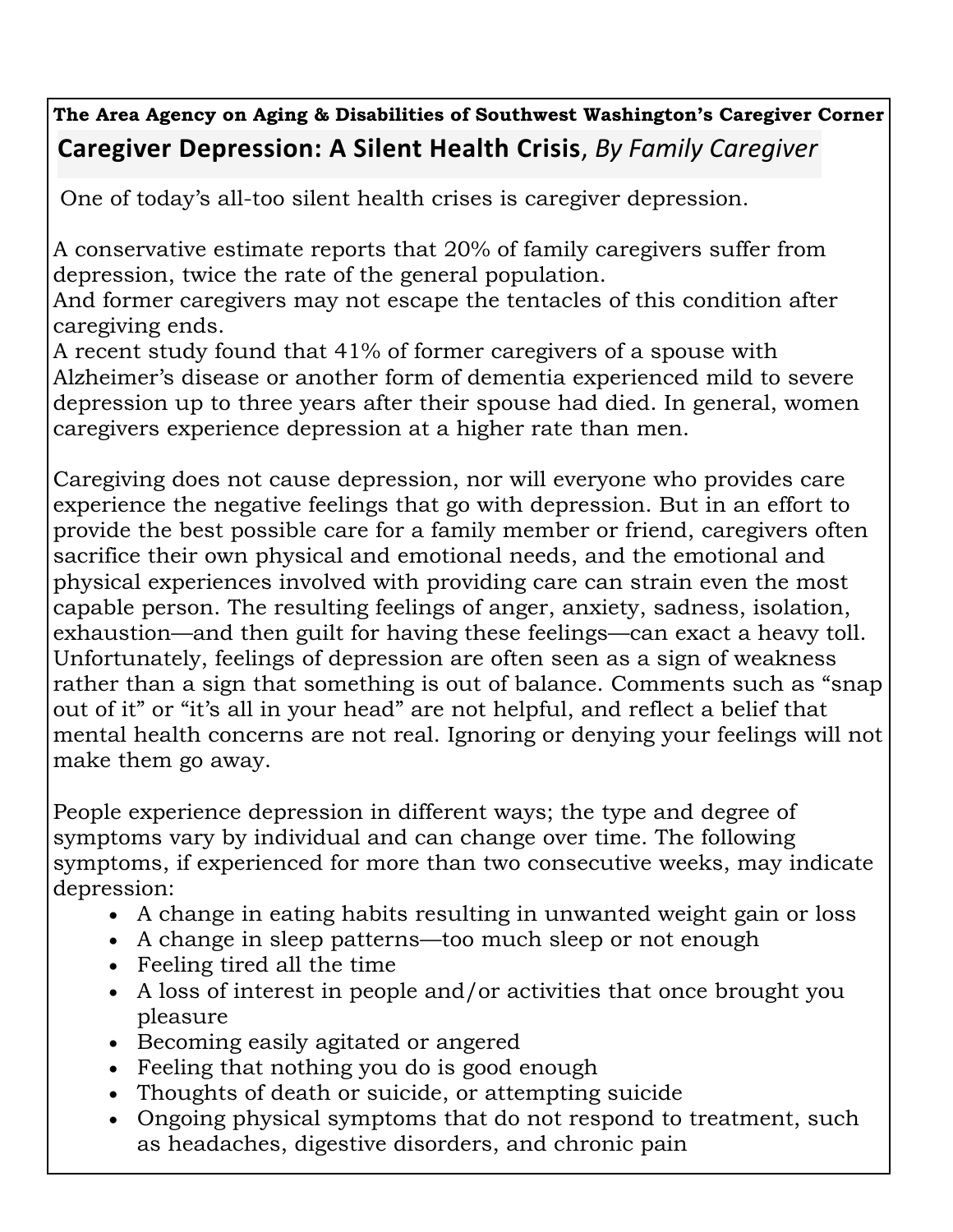Early attention to symptoms of depression may help to prevent the development of a more serious depression over time.

The National Institute of Mental Health offers the following recommendations:

- Set realistic goals in light of the depression and assume a reasonable amount of responsibility.
- Break large tasks into small ones, set some priorities, and do what you can as you can.
- Try to be with other people and to confide in someone; it is usually better than being alone and secretive.
- Participate in activities that may make you feel better, such as mild exercise.
- Expect your mood to improve gradually, not immediately. Feeling better takes time.
- It is advisable to postpone important decisions until the depression has lifted. Before deciding to make a significant transition change jobs, get married, or divorced—discuss it with others who know you well and have a more objective view of your situation.
- People rarely "snap out of" a depression. But they can feel a little better day by day.
- Remember, positive thinking will replace the negative thinking that is part of the depression. The negative thinking will be reduced as your depression responds to treatment.
- Let your family and friends help you.

The most frequent treatment for depressive symptoms that have progressed beyond the mild stage is antidepressant medication such as Prozac or Zoloft, which provides relatively quick symptom relief, in conjunction with ongoing psychotherapy, which offers new strategies for a more satisfying life. A mental health professional such as a psychologist or psychiatrist can assess your condition and arrive at the treatment most appropriate for you.

Respite care relief, positive feedback from others, positive self-talk, and recreational activities are helpful in avoiding depression. Look for classes and support groups available through caregiver support organizations to help you learn or practice effective problem-solving and coping strategies needed for caregiving. For your health and the health of those around you, take some time to care for yourself.

The FCA fact sheet *Depression and Caregiving (https:// www.caregiver.org/depression-and-caregiving)* offers a more in-depth discussion of this issue and is available in both English and Spanish on the FCA website.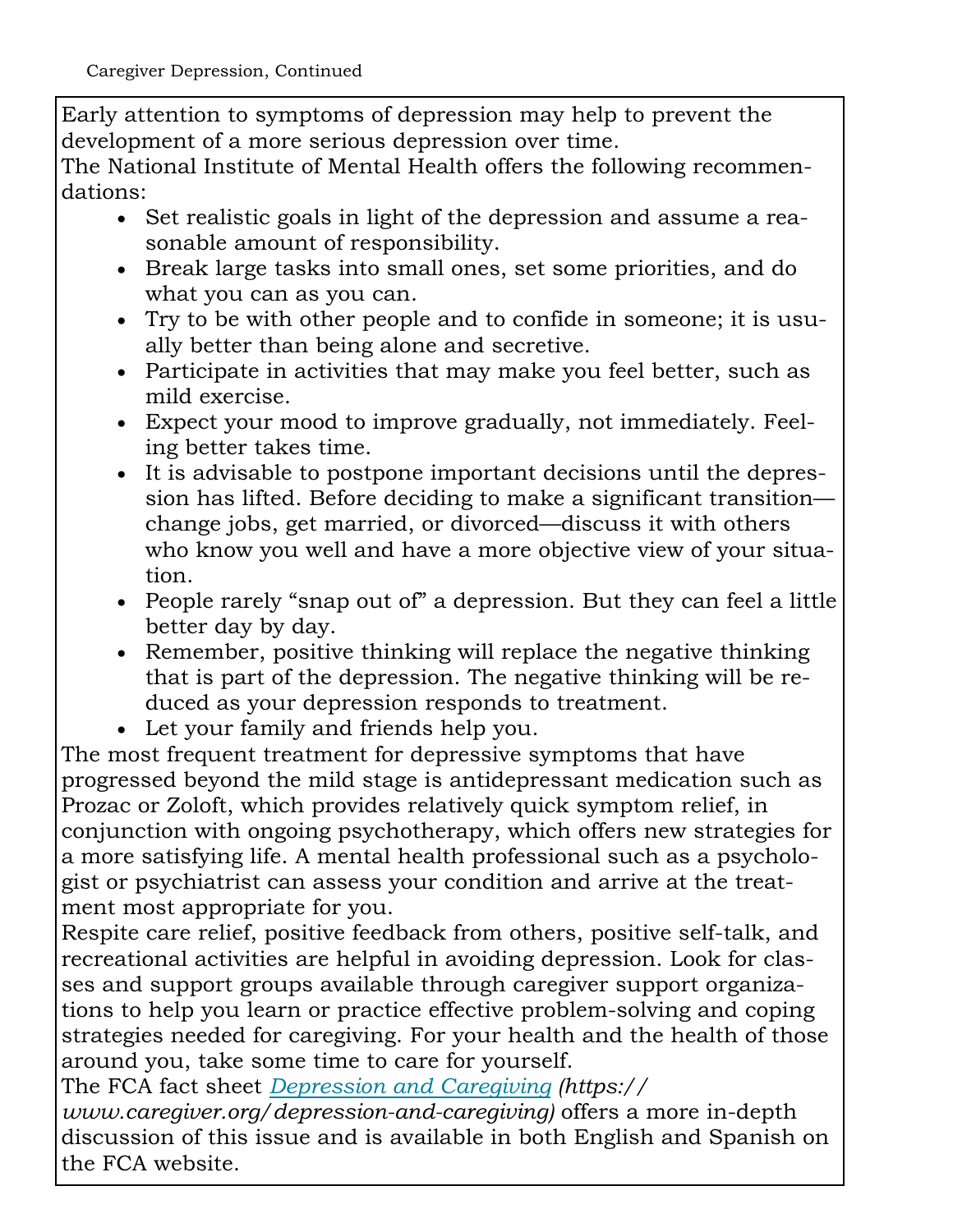## **Do you need help with Winter heat?**

## **Senior Klickitat PUD Discount**

#### **If you are 62 or older and your household annual income is under \$25,520 for a single occupant household or under \$34,480 for a two person household you may qualify for the Senior Klickitat County PUD discount.**

Call Stacy at 773-3757 or Jill at 493-3068 to make a telephone appointment to apply for your PUD discount. Enrollment begins October 1st. The discount runs Dec 2020-May 2021(6 months). Due to COVID restrictions, applications will be done over the phone and by mail. Seniors approved last year with NO income change, DO NOT need to reapply this year

The Low-Income Elderly Rate is available for single-phase use to single family residential, farm, or tenant farm customers, age 62 or over, with a single household income of \$25,520 per year or a 2-person household income of \$34,480, or less. Certification will be made by Klickitat County Senior Services and is valid for 2 years, before re-enrollment is required. If customers move, they will need to re-apply.

|                 | <b>SINGLE PERSON HOUSE-</b> | <b>2 PERSON HOUSEHOLD</b> |  |
|-----------------|-----------------------------|---------------------------|--|
| <b>DISCOUNT</b> | <b>Yearly Income</b>        | <b>Yearly Income</b>      |  |
| 35%             | \$12,490 or less            | \$17,240 or less          |  |
| 25%             | $$12,491 - $17,609$         | $$17,241 - $23,791$       |  |
| <b>15%</b>      | $$17,610 - $19,140$         | $$23,792 - $25,860$       |  |
| 5%              | $$19,141 - $25,520$         | $$25,861 - $34,480$       |  |

Service may be furnished through one meter to a single-family residence only.

**Effective Date** - Effective for billings issued December 2020 to May 2021.

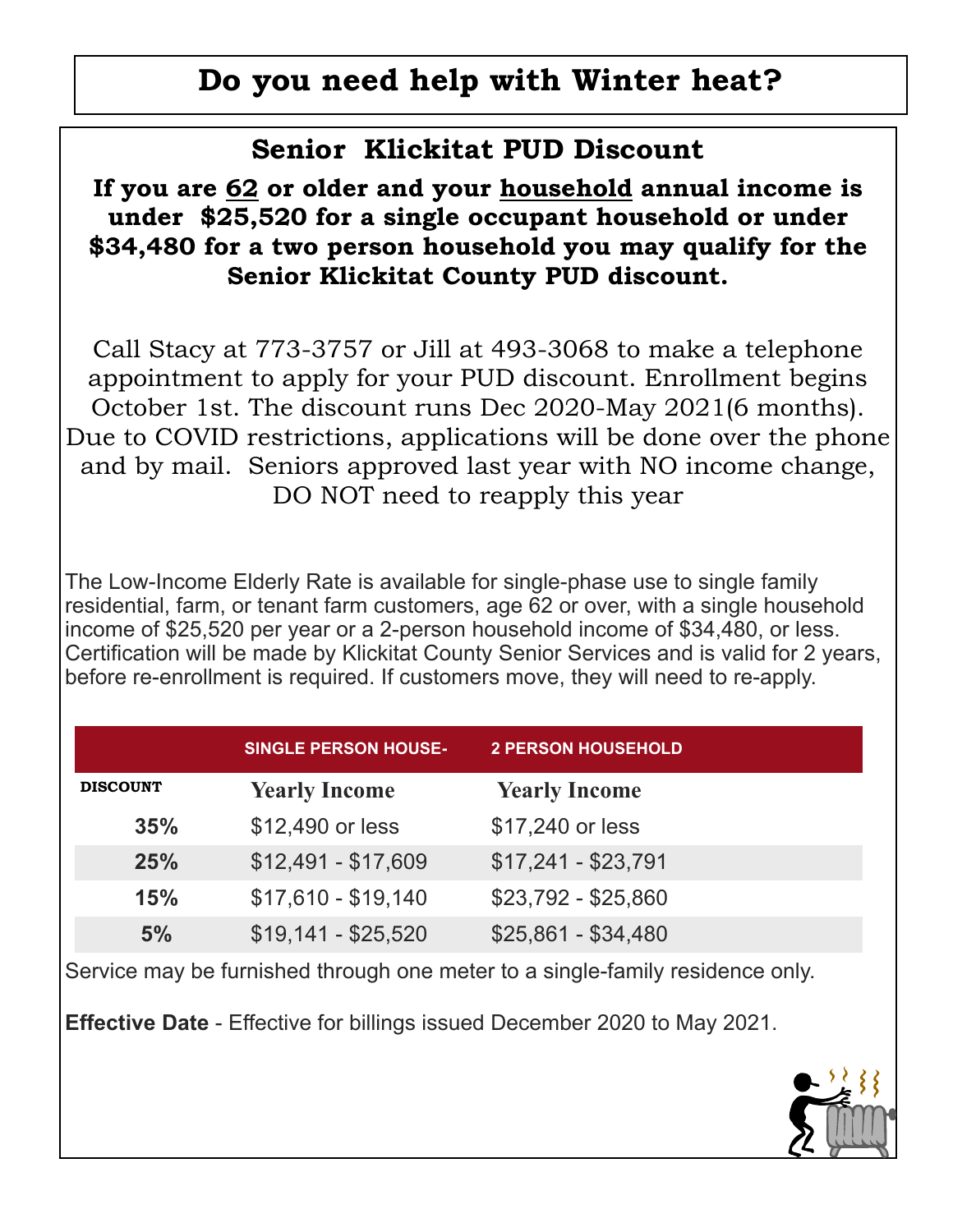

## **Low-Income Home Energy Assistance Program**

Washington Gorge Action Programs will be taking calls for energy assistance-again on-November-16<sup>th</sup> at 8:00 a.m. The number-to-call-is:-

## **(509) 493-2662 ext. 202 or (800) 755-1192 ext. 202**

When you call you will be prompted to leave your name, phone number and town you reside in. Your name will be added to our waiting list for appointments. Please leave only one message unless there is a change in your contact info. We will not be able to tell you "where you are" on the waiting list.

Because this is a first come-first served program, any calls prior to November 16<sup>th</sup> at 8:00 a.m. will not be added to the list. This is not an emergency program and your name will not be moved ahead of others on the list. If you have a disconnect notice please continue to work with your heat vendor.

The following documentation is required when you apply for assistance *(even if you have applied for energy assistance in previous years):* 

- ID for all adults in the household
- Social Security cards for ALL household members (adults and children)
- Income received in the prior 3 months for ALL household members
- Proof of your physical address
- A copy of your heating bill

We will not "hold" any incomplete applications.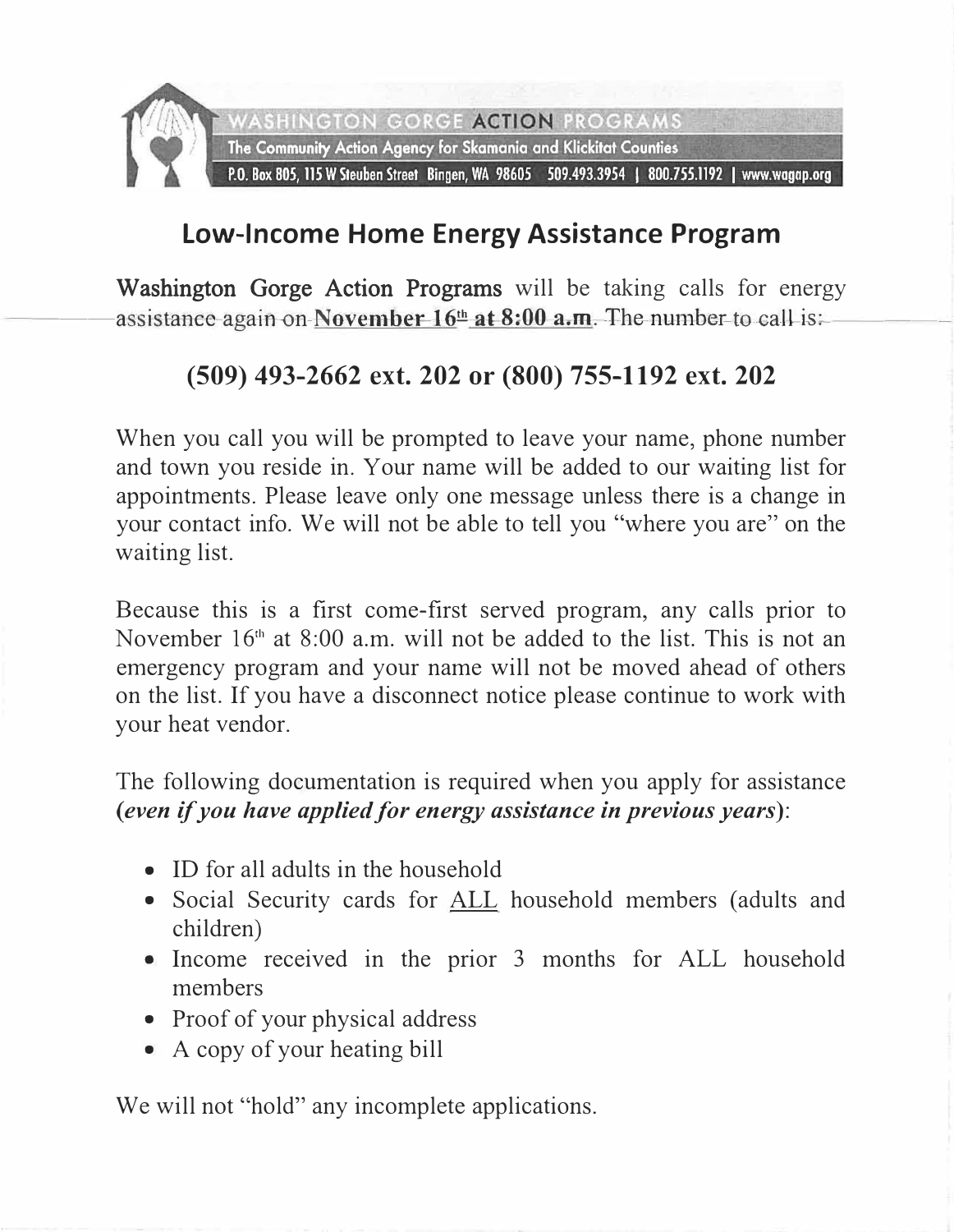## **WE ARE HERE FOR YOU**



Call our office with questions, comments, any needed assistance and we will connect you to the available resources.

Klickitat County Senior Services continues to provide telephone support Monday through Friday from 8am to 5pm. Staff are available to answer questions, direct individuals to available community resources, and assist with online applications for benefits, issues with Social Security or Medicare, etc.

We have also expanded our home delivered meal service. Please call to sign up for home delivered meals: Goldendale:509-773-3757 White Salmon:509-493-3068 OR Toll Free:1-800-447-7858

Seniors can also call if they need essential grocery delivery, prescription pick up, or if there is a need to have a food bank box delivered to their home.

Mt. Adams Transportation (MATS) Dial-A-Ride service is operating and provides transportation to essential medical services.

MATS Goldendale: 509-773-3060 MATS White Salmon: 509-493-4662

## **November is National Family Caregiver's Month**

It is a time to thank, support, educate, and advocate for the more than 50 million family caregivers across the country. During Family Caregiver's Month, we will encourage family caregivers to take four steps every day to empower

family caregivers to act on behalf of themselves and their loved ones, and to remove barriers to health and well-being:

> **Believe** in Yourself. **Protect** your Health. **Reach** out for Help. **Speak** up for your Rights.

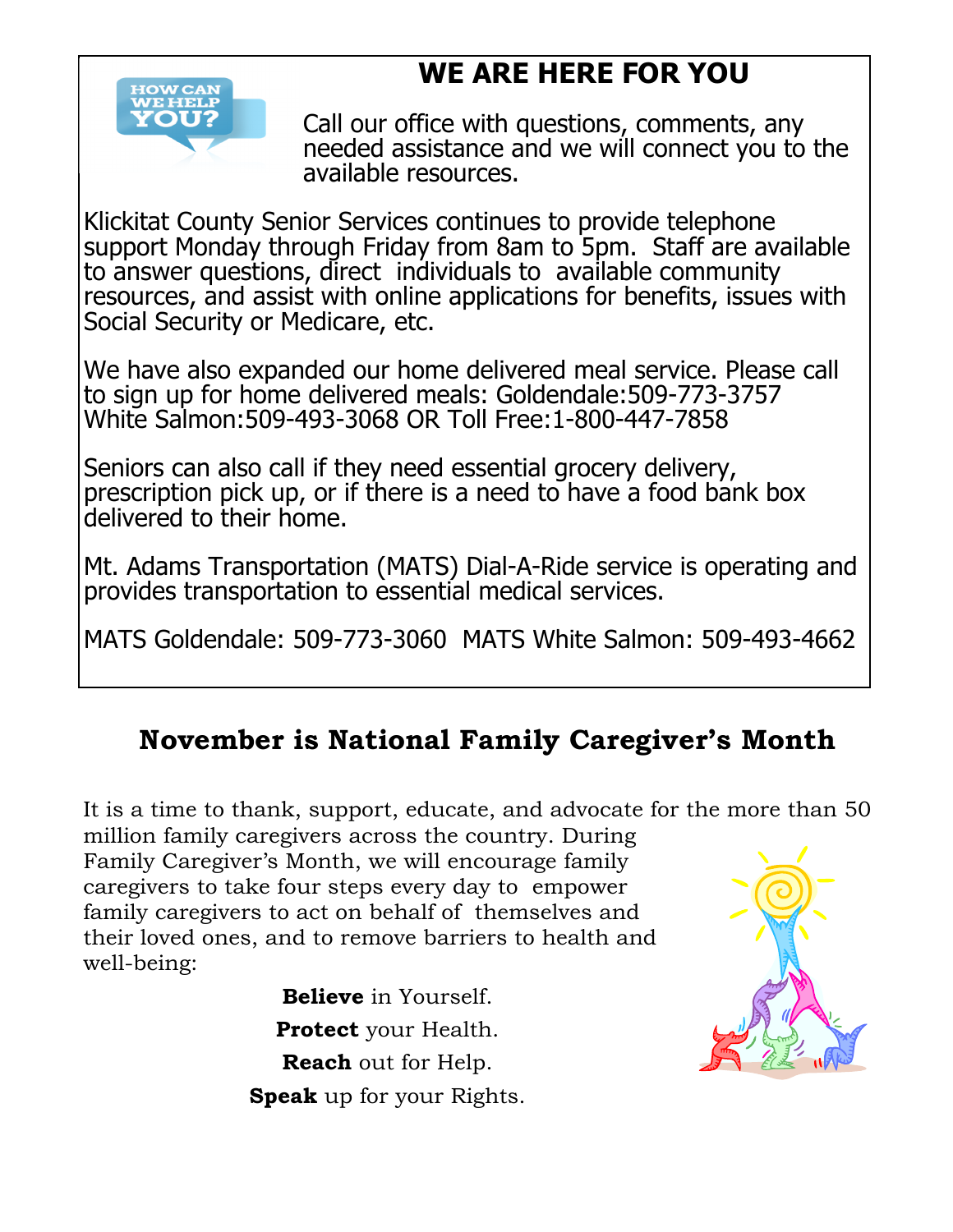# **November 2020 Menu**



| <b>Sun</b>                                          | Mon                         | <b>Tue</b>                   | <b>Wed</b>                             | <b>Thu</b>                                        | Fri                                  | <b>Sat</b>                   |
|-----------------------------------------------------|-----------------------------|------------------------------|----------------------------------------|---------------------------------------------------|--------------------------------------|------------------------------|
| $\mathbf{1}$<br>Fall<br><b>Back</b><br>$\mathbb{R}$ | 2 WS<br>Chicken Pot<br>Pie  | 3 GD<br>Chicken Pot<br>Pie   | 4 WS<br>Beef<br>Stroganoff             | 5 GD<br>Beef<br>Stroganoff                        | 6                                    | $\overline{7}$               |
| 8                                                   | 9 WS<br>Country<br>Steak    | 10 GD<br>Country<br>Steak    | 11 WS<br>Office Closed<br>Veterans Day | 12 GD<br>Tuna<br>Casserole                        | 13                                   | 14                           |
| 15                                                  | 16 WS<br>Spaghetti          | 17 GD<br>Spaghetti           | 18 WS<br>Meatloaf                      | 19 GD<br>Meatloaf                                 | 20                                   | 21                           |
| 22                                                  | 23 WS<br>Chicken<br>Patties | 24 GD<br>Roast<br>Turkey     | 25 WS<br>Roast<br>Turkey               | 26<br><b>Office Closed</b><br><b>THANKSGIVING</b> | 27<br><b>OFFICE</b><br><b>CLOSED</b> | 28                           |
| 29                                                  | 30 WS<br>Baked<br>Fish      | 1 GD<br><b>Baked</b><br>Fish | $\overline{2}$                         | $\overline{3}$                                    |                                      | Menu<br>Subject to<br>Change |

Klickitat County Senior Services has expanded our hot home delivered meals services (Meals on Wheels) during this COVID-19 period due to our congregate meal site locations being closed.

Meals are being provided to Seniors (60+) and spouse or caregiver in home with Senior as follows:

- Frozen home delivered meals anywhere in Klickitat County
- Hot Meals at 12-Noon on Mondays and Wednesdays delivered within 30 miles of our kitchen in White Salmon.
- Hot Meals at 12-Noon on Tuesdays and Thursdays delivered within 30 miles of our kitchen in Goldendale.

Seniors can also arrange a curbside pick up of a hot meal at our White Salmon or Goldendale locations on the hot meal days if preferred.

Call Klickitat County Senior Services to sign up: Goldendale: 509-773-3757 White Salmon: 509-493-3068 Toll Free: 1-800-447-7858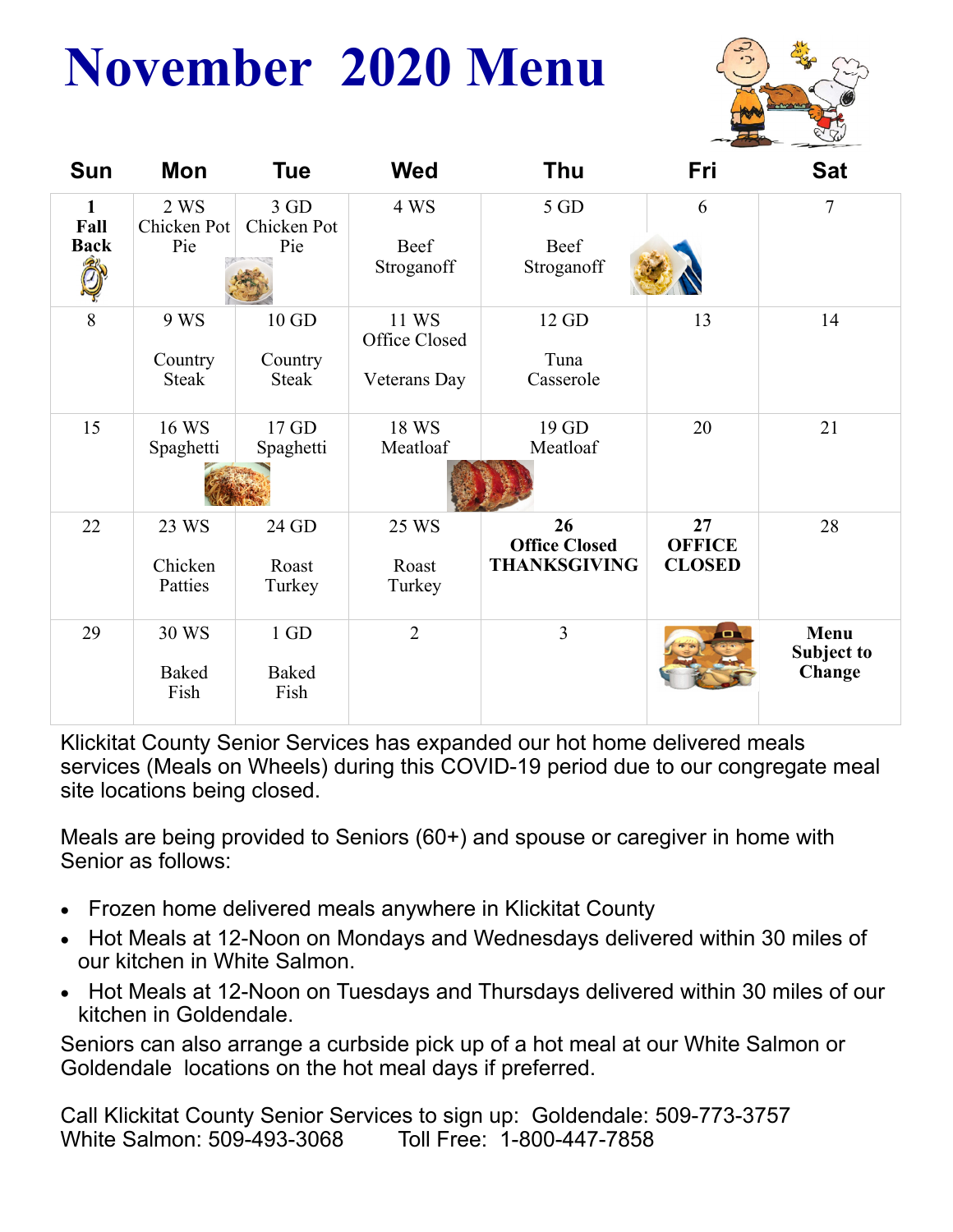

Due to the COVID-19, KLICKITAT COUNTY SENIOR SERVICES has cancelled all in-person classes and events.

During this challenging time of social distancing, we are committed to helping our community stay connected and healthy.

With this aim, we are offering a free **Aging Mastery Program Starter Kit** that can be delivered directly to your home.

#### **What is the Aging Mastery Program Starter Kit?**

This self-paced kit helps older adults take small steps to improve their health and quality of life.

It includes a playbook, exercise DVDs, activity cards, and a weekly check-in notepad.

The playbook is organized into six dimensions of aging:

- Gratitude and Mindfulness,
- Health and Well-Being,
- Finances and Future Planning,
- Learning and Creativity,
- Connections and Community,
- and Legacy and Purpose.

Participants do not need a computer to use the Starter Kit materials. We hope that you take the opportunity to explore the Starter Kit. It will empower you to embrace your gift of longevity by spending more time each day doing things that are good for yourselves and for others.

Call Klickitat County Senior Services if you are interested in getting a kit. Goldendale 509-773-3757 White Salmon 509-493-3068 or 1-800-447-7858.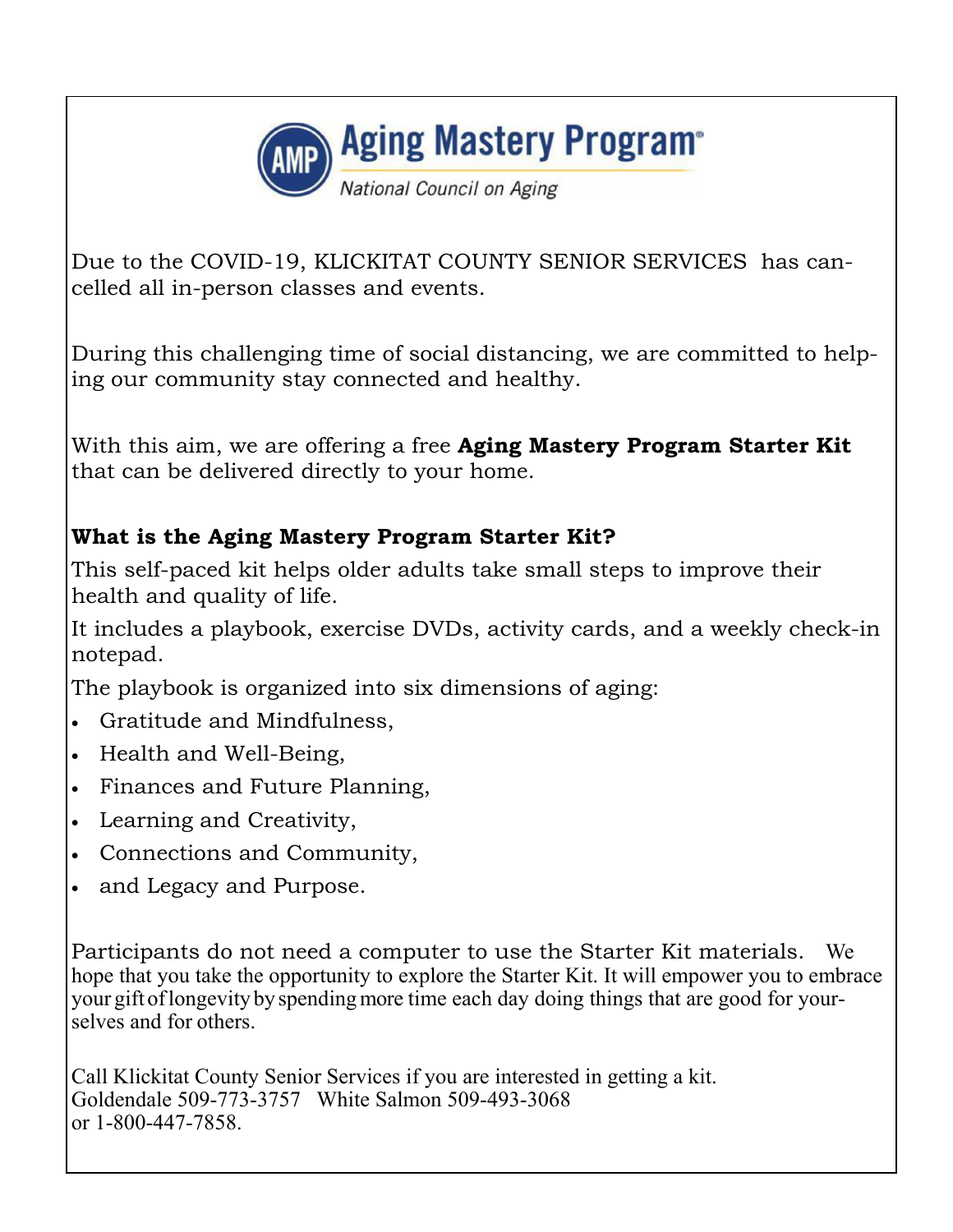Here are 25 simple ways to make GRATITUDE a part of everyday.

- 1. Tell someone you love them and how much you appreciate them.
- 2. Notice the beauty in nature each day.
- 3. Nurture the friendships you have, good friends don't come along every day.
- 4. Smile more often.
- 5. Include an act of kindness in your life each day.
- 6. Call your loved ones more often.
- 7. Volunteer for organizations that help others.
- 8. Don't gossip or speak badly about anyone.
- 9. Remember to compliment your friends and family when they look good.
- 10. Write a card to someone you haven't seen in a while and tell them something nice.
- 11. Keep a gratitude list and add to your gratitude list daily, at least one more thing each day.
- 12. When you think a negative thought, try to see the positive side in the situation.
- 13. Commit to one day a week when you won't complain about anything.
- 14. Try to take note when people do a good job and give recognition when it's due at work.
- 15. Reward effort, if someone does something nice for you, do something nice for them.
- 16. Thank the people who serve you in the community the shopkeeper, the bus drivers, etc.
- 17. Say thank you for the little things your loved ones do for you, things you normally take for granted.
- 18. Embrace challenges and turn them into opportunities to grow.
- 19. Be thankful when you learn something new.
- 20. See the growth opportunity in your mistakes.
- 21. Help your friends see the positive side to life.
- 22. When times are bad, focus on your friends who are at your side.
- 23. When time is good, notice and help others.
- 24. Make gratitude a part of family life, share it with each other during meal time.
- 25. Focus on your strengths.

Share the benefits of gratitude with family and friends.

Be the change you want to see in the world by making gratitude a part of each day. If we all practice gratitude more regularly, the world will be a better place.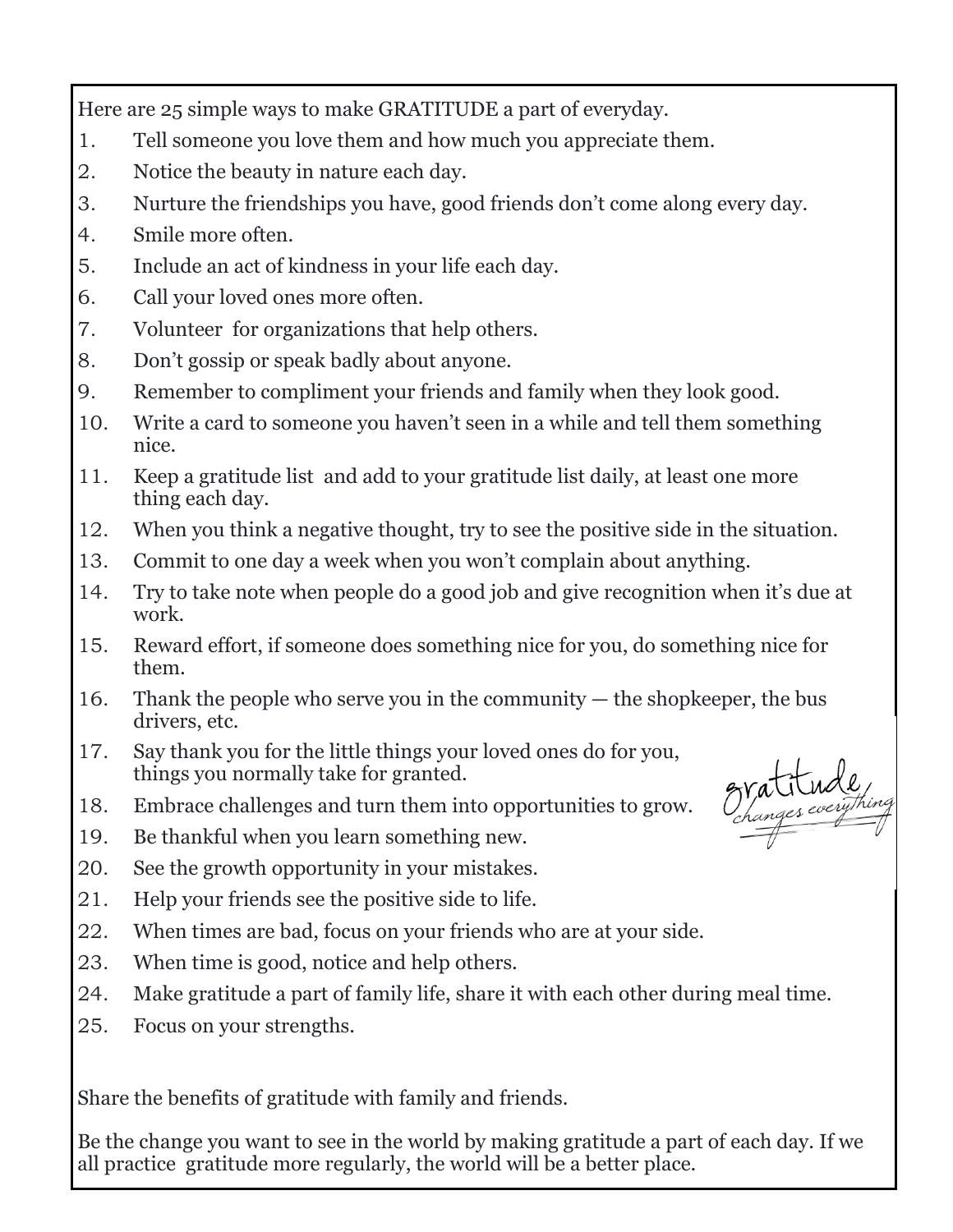## **5 Reasons to Switch Medicare Part D Plans**

How to decide when to move on to a new prescription drug plan.

Here's why you should shop around for a new Medicare Part D plan for 2021.

**Medication changes.** You may have selected your current Medicare Part D plan based on medications you were taking a year or more ago. If you started a new medication in 2020, or think you might in 2021, research which plan in your area covers your most likely array of medications in the most cost effective way. You can use the Medicare Plan Finder to research how the medications you are interested in will be covered by all the Part D plans offered in your area.

**Coverage changes.** Medicare Part D plans are allowed to change their formulary of covered medications each year, and many plans do. Even if the medications you use were covered in the past, that doesn't mean they will continue to be covered in 2021 or that the out-of-pocket costs for a given medication won't significantly change.

**Premium increase.** Medicare Part D premiums vary based on the plan you select and can change from year to year. If you are facing a significant premium increase in 2021, it's worth typing your medications into the Medicare Plan Finder to see if there is another option that will cover your medications at a more affordable price.

**High out-of-pocket costs.** Premiums aren't the only plan costs to consider. Medicare deductibles vary by plan, and some plans don't have deductibles at all. The annual deductibles range from \$0 to \$445. You might also have to pay a set copayment amount, such as \$10, or a percentage of the price of the drug, such as 25 percent, and these amounts vary by plan.

**Inconvenient preferred pharmacies.** Many Medicare Part D plans have preferred pharmacies, and beneficiaries pay lower out-of-pocket costs if they fill their prescriptions at these locations. However, if the pharmacy that is most convenient for you doesn't participate in the preferred pricing, you could face much higher costs to fill your prescriptions. Enrollees pay less for their prescriptions if they go to a pharmacy where the plan has negotiated certain preferred pricing arrangements.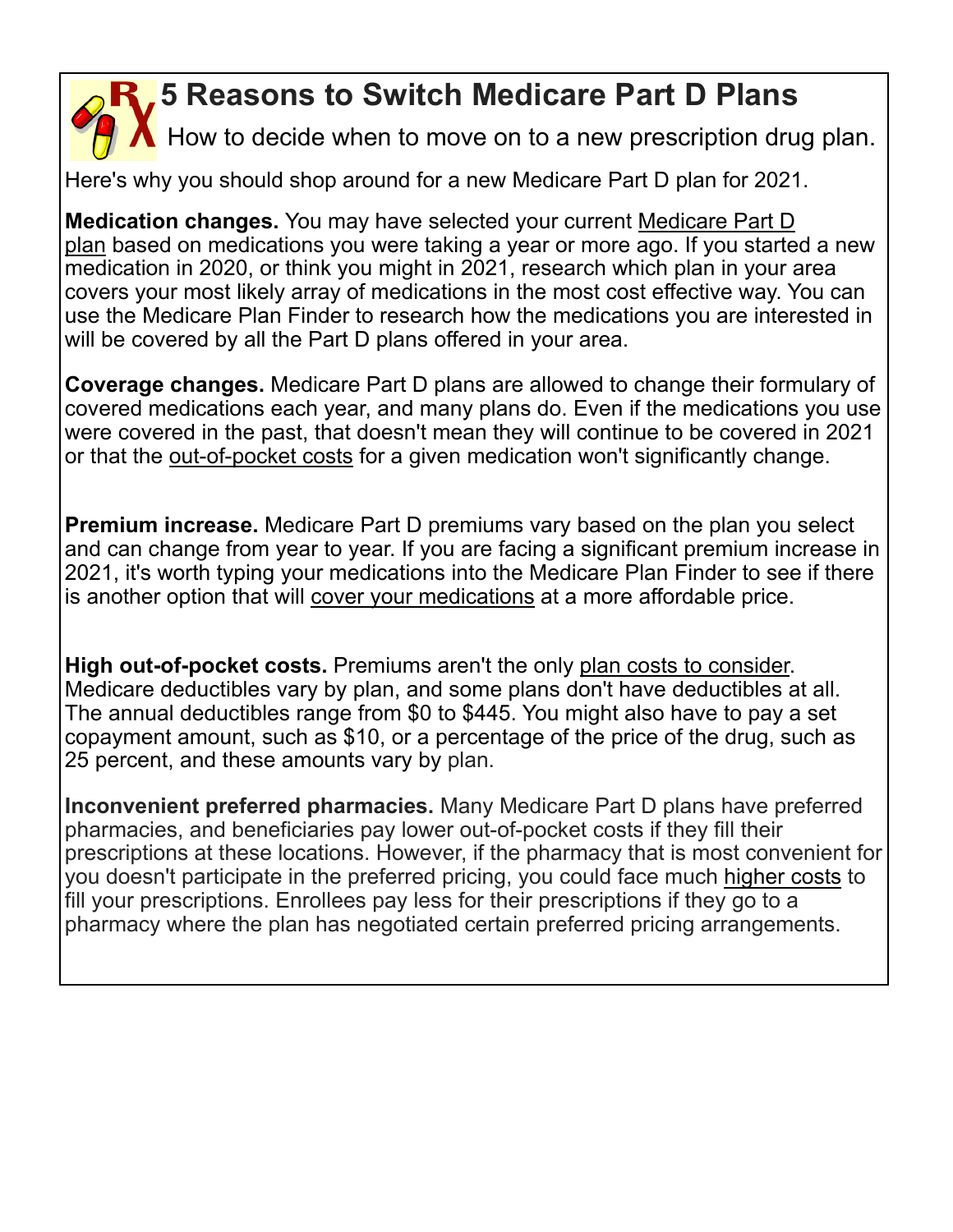#### *Grieving the Death of a Loved One, and not looking forward to the Holidays?*

*There is help and hope as you navigate the Holiday season.*

*Wondering how you will survive the weeks surrounding Thanksgiving and Christmas? Are you dreading these holidays, knowing that everything has changed and that happy memories from past years can't be recreated?*

*Our Surviving the Holidays seminar is especially for people who are grieving a loved one's death. You'll learn:*

*How to deal with the many emotions you'll face during the holidays What to do about traditions and other coming changes Helpful tips for surviving social events How to discover hope for your future* 

*There is suffering during the pandemic, there is suffering in the unrest in the world, and there is suffering in your grief over the loss of your loved one. Please join us for a one-time presentation of how to manage your emotions in the upcoming holiday season during your grieving time.* 

*Saturday November 14, 2020 10:00 a.m. to noon. Columbus Avenue Baptist Church 815 N. Columbus Avenue Goldendale, WA.*

*Pre-registration is required to accommodate Covid19 seating. Register at GriefShare.org, and click on* Find a Group or call 509-773-4471

#### How GriefShare works

GriefShare seminars and support groups are led by people who understand what you are going through and want to help. You'll gain access to valuable GriefShare resources to help you recover from your loss and look forward to rebuilding your life.

There are thousands of GriefShare grief recovery support groups meeting throughout the US, Canada, and in over 10 other countries. There's one meeting near you!